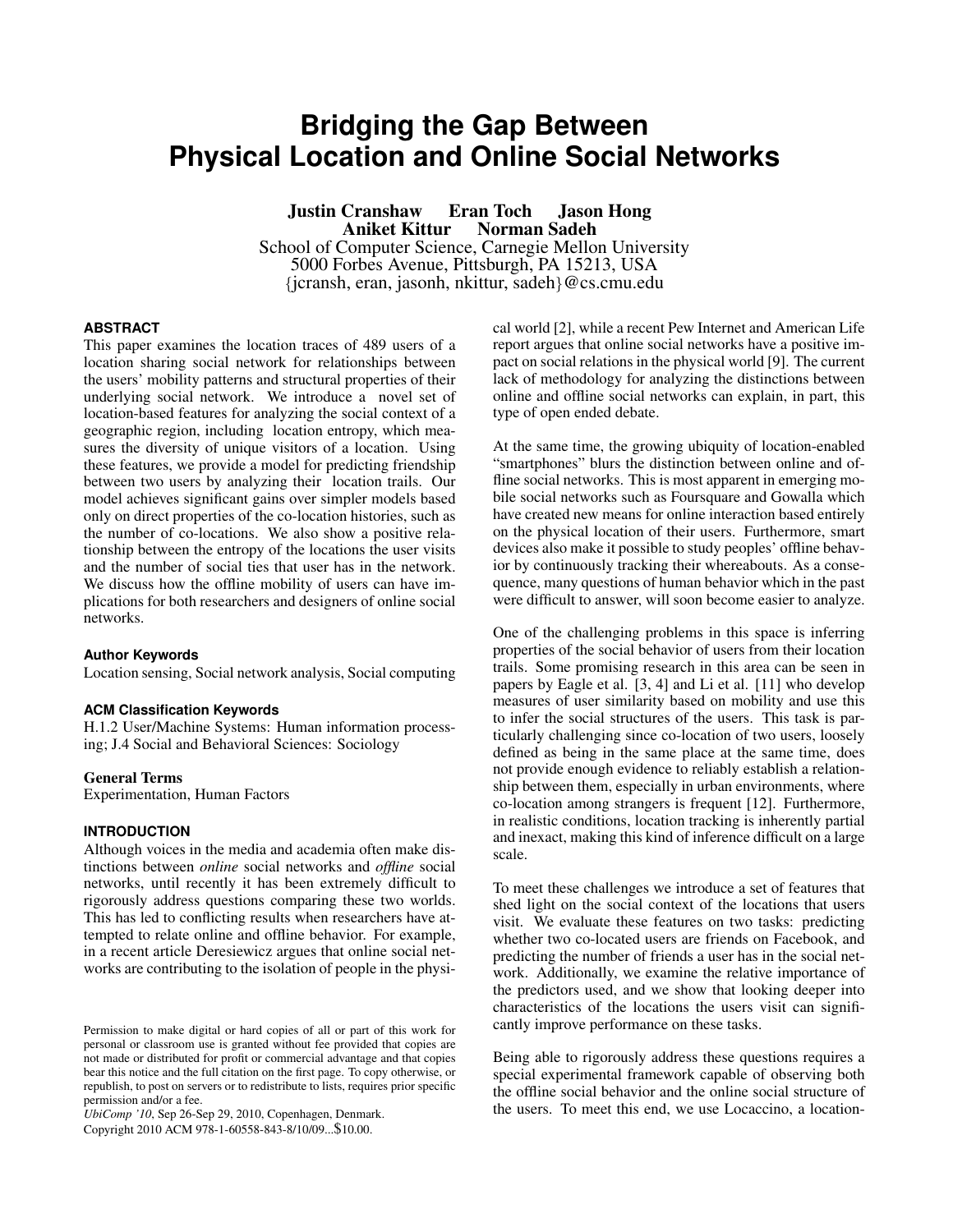sharing application based on Facebook's social network [\[14\]](#page-9-6). Locaccino allows users to share their location with their Facebook friends subject to robust privacy preferences. Our results are based on an analysis of the location trails of 489 participants who were tracked using GPS and WiFi positioning technologies installed on the their mobile phones and/or laptop computers.

In this work we introduce and evaluate a set of contextual features of human location trail data for inferring two social aspects of the users: the existence of an online social network link between two users, and the number of friends a user has. We show that by analyzing characteristics of the locations the users visit, and by studying the patterns of an individual user's mobility, we can gain valuable context into the users social world.

This work makes the following primary research contributions:

- 1. We establish a model of friendship in an online social network based on contextual features of user co-location.
- 2. We identify positive relationships between the mobility patterns of a user and the number of online friends the user has.
- 3. We show that diversity measurements of a location, such as the entropy of the distribution of unique visitors there, can be used to analyze the context of the social interactions at that location.

## **RELATED WORK**

Several promising results demonstrate the potential of using ubiquitous mobile technologies to study human social behavior. In a series of papers, González et al. observed a large group of mobile phone users over six months, showing that phone users' mobility patterns have a high degree of spatial and temporal regularity [\[7\]](#page-9-7). They then used this insight to developed statistical models of user mobility patterns. Eagle and Pentland used eigenvalue decomposition to study routine behaviors of mobile phone users [\[3\]](#page-9-2). They showed that the inferred principal components of participant behaviors discovered by their decomposition can be used to build a similarity measure between users. Furthermore, they showed that this similarity measure can be used to successfully infer familiarity. Li et al. also used location histories to derive a user similarity measure [\[11\]](#page-9-4). Their similarity measure is derived from a hierarchical modeling of the users' location histories that takes into account both movements on a micro scale, say from building to building, and movements on a macro scale, say from city to city. Miklas et al. studied the network of interactions of mobile phone participants in relation to their social network [\[12\]](#page-9-5). Although the primary focus of their work was on applications that exploit social interactions such as routing in delay tolerant networks, they also found several interesting descriptive results about social interactions, such as the distribution of participant interactions with strangers versus interactions with friends.

Eagle et al. analyzed a set of features of mobility data to

study the social structure of the participants [\[4\]](#page-9-3). They examined features such as the proximity of the users at work, proximity on a Saturday night, whether there was phone communication between them, and the number of unique locations where they were together as predictors of whether there was a relationship between the two users. They then conducted a regression analysis using self report data for the actual user relationships to study what factors contribute most to friendship. Their analysis showed that phone communication was by far the most significant predictor of friendship, followed by the number of unique location, and proximity on a Saturday night.

We build on this foundation and expand it several ways. First, we compare physical social interactions with an existing online social network rather than self reported social ties. Not only does this bypass any potential biases introduced by self report data, this type of analysis also allows our work to contribute new applications to online social networks, such as location-based friend recommendation and categorization systems, and location recommendation systems. Second, we do not record the existence of cellular phone communication between the users. Rather, our methodology is based only on knowing the users' locations. Finally, we expand the existing methodology for analyzing location data, by introducing new tools for enhancing the understanding of the context of human location observations by looking at global properties of the location where the observation occurred, such as the entropy of the distribution of users that visit the location. We show that using these new location-based features, we can construct a classifier for predicting social ties that outperforms one that is based on features similar to the proximity-based features used used by Eagle et al. [\[4\]](#page-9-3).

Unlike the bluetooth handshake method for inferring interactions used by Eagle et al. [\[4\]](#page-9-3) which requires communication between the phones of the participants in order to establish proximity, our method records the location of the users using standard GPS and WiFi geo-positioning, similar to Li et. al [\[11\]](#page-9-4). We then infer by proximity, rather than explicitly observe via bluetooth handshake, the social interactions between the users. This method is realistic and highly scalable, making it relevant for researchers and practitioners wishing to study user location traces on a large scale. Most importantly, although inferring social interaction in this way can produce noisy data, we show how a sophisticated analysis of the context of the observed proximity can compensate for data limitations.

The methodology we present in this paper also offers new tools that can be used in future research on the impact of the Internet on social relations. Current research in this field is is based mostly on qualitative findings and surveys. For example, Barry Wellman et al. studied the impact of Internet on neighborhoods and families [\[15\]](#page-9-8), Kraut et al. studied the effects of the Internet on the well being of users [\[10\]](#page-9-9), and Ellison et al. studied social capital of Facebook [\[5\]](#page-9-10). While our current paper does not aim to contribute directly to any of these questions, our work provides another dimension to address these difficult questions in future work.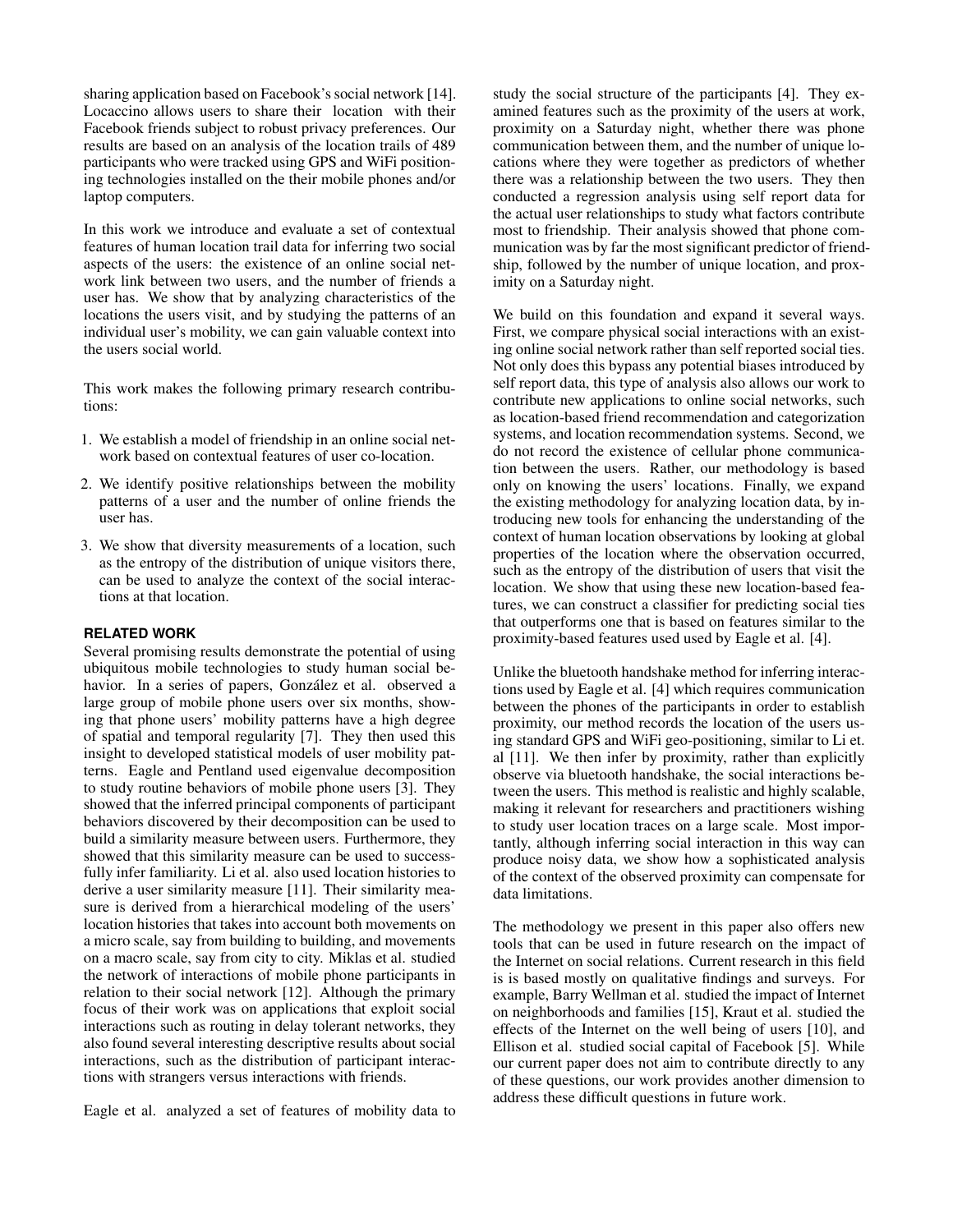# **METHOD**

We observed users through continuous tracking of their location using laptop computers and smart phones. Additionally we observed the existence of Facebook friendships between pairs of users. In this section, we describe in detail the technical and experimental framework, and the collected data.

## **Locaccino**

Locaccino [\[14\]](#page-9-6) is a Web-application developed by the Mobile Commerce Lab at Carnegie Mellon University that allows a user to share her current location with other Locaccino users through her Facebook social network subject to user-controllable privacy rule specifications<sup>[1](#page-2-0)</sup>. From the user's perspective, there are two components of Locaccino: the *web application*, which allows users to query their friends' locations and set up and review privacy rules, and the *locator software*, which runs on laptops and mobile phones (Symbian OS and Android) and updates the user location every 10 minutes.

Users run the client locator software in the background of their laptops or smart phones, which uses a combination of GPS (if available), WiFI, and IP geolocation to ascertain location coordinates of the user. Each method has differing levels of accuracy. Locations ascertained via GPS are typically accurate to within 10 to 15 meters. Locations ascertained through a WiFi lookup service like that provided by Skyhook Wireless<sup>[2](#page-2-1)</sup> are typically accurate to within 10 to 20 meters. Locations ascertained via IP geolocation are typically at the city or neighborhood level of granularity. These location observations, which consist of a time-stamp together with latitude and longitude values, are sent to the Locaccino server by the client software in 10 minute intervals.

#### **Recruitment, Demographics and Data Collection**

The 489 users discussed in this work were each active users of Locaccino for periods ranging from 7 days to several months (mean of 74 days, median of 38 days). The participants started using Locaccino at different times and for different reasons. 285 of the users were recruited as part of 3 different studies from the campus population using fliers and posting on the university's electronic message boards. The rest of the users were either invited by study participants through a built-in invite mechanism, or they found Locaccino through research publications, online press, or other means. Figure [1](#page-2-2) shows a plot of the number of unique users being tracked for each day of the period we study in this work. All users of Locaccino, regardless of how they were recruited, gave informed consent to participate in the study prior to registering an account on the system.

Although we recognize this might limit the generality of our findings, to enforce some control over the data we ignore all observations outside of the Pittsburgh metropolitan region (where Locaccino was first deployed). This allows us to study the users in a closed "ecosystem" and it frees the



<span id="page-2-2"></span>Figure 1. A plot of the number locatable study users in the Pittsburgh metropolitan region for each day of the study period. Peaks in Apr-09, Jul-09, and Dec-09 indicate controlled studies.

data from any bias that might result from an uneven density of observations across geographic regions. In total, over 3 million location observations were collected for this work, with nearly 2 million of these falling in the Pittsburgh region. Additionally, we ignore all location observations that were obtained by IP geolocation. Assuming each data point represents a 5 minute interval, this is over 20 years of cumulative human observational data.

A large percentage of the observations were collected from the laptop locator software (93.7%). This imposes several limitations on the data analysis. For one, people are not as mobile with laptops, which are often only powered on in stationary locations, as they are with cellular devices, which often remain powered-on and near that person at all times. Furthermore, laptops offer a much more sporadic approximation of a person's location than cellular devices do. Laptops are sometimes powered on for hours at a time while the user is in fact not near the laptop (for instance at home, or at the office). Although, this adds a significant element of noise to the data that is difficult to quantify, the data is nevertheless realistic, as it represents a real world deployment of a location sharing system. Furthermore, we feel the limitations of the data are testament to the strength of our methods, as we are able to find significant and strong results using data generated in this realistic and highly scalable manner.

#### **Co-location**

We divide the latitude and longitude space into discrete  $0.0002 \times 0.0002$  latitude/longitude grids (approximately 30 meters  $\times$  30 meters) and the time coordinate into whole 10 minute intervals. In this way, a co-location of two users is defined as an observation of the users within the same  $0.0002 \times 0.0002$  location grid within the same discrete 10 minute interval. The particular choice of discretization was based on practical considerations balancing the accuracy of the location sensing technology with the noise associated with larger discretization windows. Although such a discretization adds some noise when trying to infer co-locations, when examining the entire history of co-locations between pairs of users, this noise is marginalized. Unless otherwise stated, when we refer to a location or location observation or co-location observation in this paper we assume the location and time coordinates are subject to this discretization.

## **Network Data**

In this work we primarily focus on network data induced from Locaccino user observations. In particular, we compare the network formed by co-location of system users, with the

<span id="page-2-0"></span><sup>&</sup>lt;sup>1</sup>www.locaccino.org

<span id="page-2-1"></span><sup>2</sup>www.skyhookwireless.com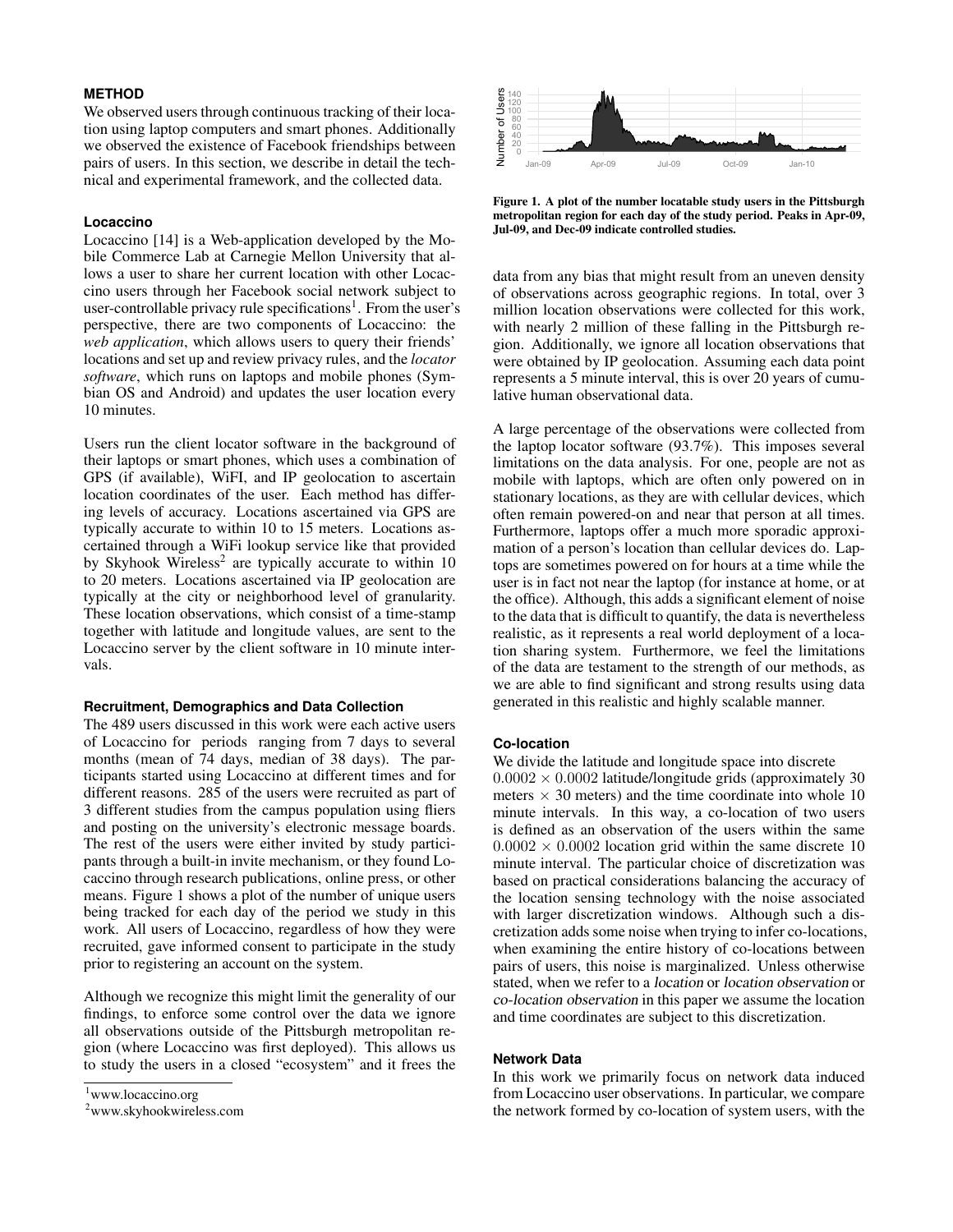| <b>Graph Structural Properties</b> | S     | ('    | $S \cap C$ |
|------------------------------------|-------|-------|------------|
| Number of vertices                 | 397   | 397   | 397        |
| Number of isolated vertices        | 15    | 120   | 206        |
| Number of edges                    | 1063  | 3636  | 307        |
| Num connected components           | 106   | 108   | 234        |
| Largest component size             | 315   | 275   | 67         |
| Density                            | 0.014 | 0.046 | 0.004      |
| Connectedness                      | 0.63  | 0.48  | 0.04       |
| Degree centralization              | 0.06  | 0.22  | 0.03       |
| Eigenvector centralization         | 0.42  | 0.21  | 0.50       |

<span id="page-3-0"></span>Table 1. Structural properties of the networks analyzed in this work.

underlying Facebook social network. The three networks that we consider are defined below:

The Social Network: We denote the underlying *Facebook social network* of Locaccino users by S. There is an edge between vertices  $u_1, u_2 \in S$  if and only if  $u_1$  and  $u_2$  are friends on Facebook.

The Co-location Network: We construct an undirected graph based on user co-location, so that an edge exists between  $u_1$ and  $u_2$  if they were co-located. We call this graph the *colocation network* and denote it by C.

The Co-located Friends Network: We will refer to the graph induced by those Facebook friends who were actually co-located as *the co-located friends network*, which will will denote by  $S \cap C$ .

Structural properties and descriptive statistics of the networks are shown in Table [1.](#page-3-0) In this work we will primarily focus on the edges of the graphs. Although their were 3636 observed colocations among the users, only 307 of these were co-locations of Facebook friends. This shows that although co-location among Locaccino users in Pittsburgh is quite common, co-location among Facebook friends is comparatively rare. Indeed, only roughly 30% of the dyads in the social network ever appear in the co-location network. Also of interest are global properties of the graph structures, such as the distribution of component sizes (see Figure [2\)](#page-3-1). Observe that, ignoring isolated vertices, co-location of the participants occurs in one large connected component, whereas co-location of friends occurs in several smaller distinct components.

#### **MODEL DESCRIPTIONS**

In this section we describe the variables we use to model the co-location of two users and individual user mobility.

#### **Measuring the diversity of a location**

To better understand the context of each observation, it would be helpful to have information about the type of location where the observation occurred. For example, observations of a user in a private residence should be interpreted differently from those in a crowded shopping center. We introduce a set of measures on locations that attempt to quantify the diversity of observations that occur at a given location. One primary motivation in defining these measures is to be able



<span id="page-3-1"></span>Figure 2. The distribution of connected component sizes in the social, co-location and co-located friends networks. Ignoring isolated vertices, co-location of the participants occurs in a single connected component, whereas co-location of friends occurs in several smaller components.

to distinguish when a co-location between two users happens by chance, say two strangers eating at adjacent tables in the same restaurant, and when the co-location is a social event, say one friend inviting the other to his house for dinner.

of a location measures the raw count of user observations In this work we consider three diversity measure on location: *frequency*, *user count*, *and entropy*. The frequency that occurred there, user count looks at the total number of unique users that visit the location, and entropy takes into account both the number of users observed at the location as well as the relative proportions of their observations. A location will have a high entropy if many users were observed at the location with equal proportion. Conversely it will have low entropy if the distribution of observations at a location is heavily concentrated on few users. See Figure [4](#page-4-0) for a concrete illustration of the difference between the three diversity measures. We find entropy to be particularly appealing because locations of high entropy by definition are precisely where chance encounters are most likely to occur.

Now we define these notions formally. Let  $L$  be a location and let U be the set of all users. For a  $u \in U$ , let  $O_u$  be the set of location observations of u and let  $O = \bigcup_{u \in U} O_u$ . An observation  $o \in O_u$  is a 4-tuple of the user ID, the location latitude and longitude coordinates, and a timestamp. Define  $U_L = \{u \in U : u$  was observed at location  $L\}$ . Let  $O_{u,L} = \{o \in O_u : o \in L\}$  and  $O_L = \{o \in O : o \in L\}$  be restrictions of  $O_u$  and O to the location  $L^3$  $L^3$ . The probability that a random drawn from  $O_L$  belongs u is  $P_L(u) = \frac{|O_{u,L}|}{|O_L|}$ , that is  $P_L(u)$  is the total fraction of all observations at location  $L$  that are of user  $u$ .

**Definition 1:** For a location L, the *frequency* of the location is defined as  $Freq(L) := |O_L|$ , the *user count* of the location is defined as  $\text{UserCount}(L) := |U_L|$ , and the *location entropy* of the location is defined as  $Entropy(L) :=$  $-\sum_{u\in U_L} P_L(u) \log P_L(u).$ 

Our application of the UserCount and Entropy measures to study locations is motivated by their use in ecology in the study of biodiversity [\[13\]](#page-9-11).

#### **Co-location features**

<span id="page-3-2"></span><sup>&</sup>lt;sup>3</sup>The notation that  $o \in O$  and  $o \in L$  is imprecise. Elements of  $O$  are 4-tuples whereas elements of  $L$  are location coordinates. By  $o \in L$  we mean the location component of  $o$  lies in location  $L$ .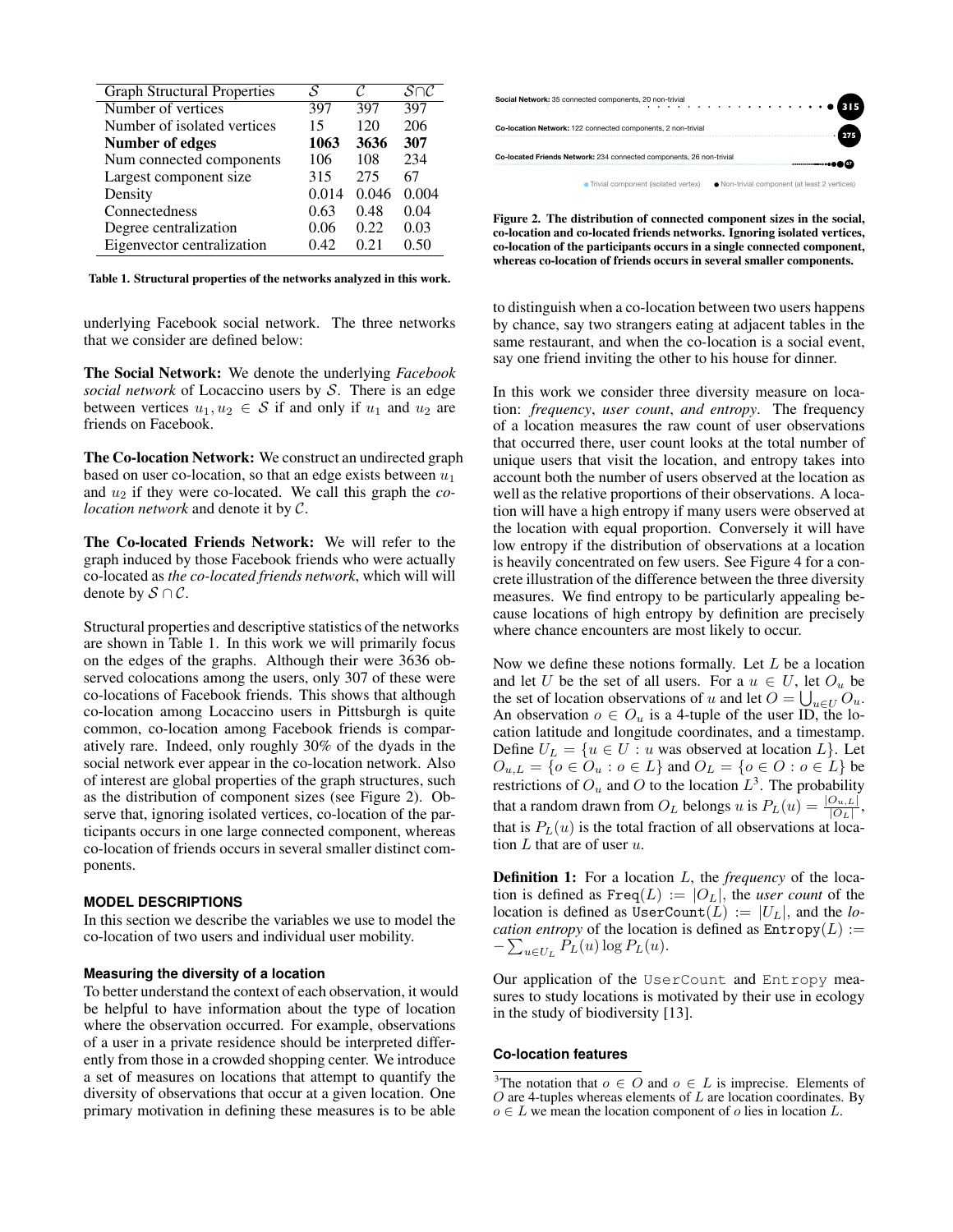

Figure 3. A map of the study region where observations are colored according to their level of entropy. Places such as the university campus, shopping and dining districts, have high entropy levels. Residential areas have low entropy.

For each co-location edge  $\{u_1, u_2\}$  of C, we extract 67 features from the data describing contextual properties of the history of co-locations between  $u_1$  and  $u_2$ . These features, which are outlined in Table [2,](#page-5-0) are designed to distinguish more "meaningful" co-location histories from chance colocations. Broadly, we divide the features into four categories, Intensity and Duration, Location Diversity, Specificity, and Structural Properties.

Intensity and Duration: The Intensity and Duration features measure qualities related to the size and spatial and temporal range of the set of co-locations. These features quantify how long and how actively users have embraced the system.

Location Diversity: The location diversity measures given in Definition 1 provide the basis for several features which aid in understanding the context of a set of co-locations. For a given co-location observation between  $u_1$  and  $u_2$ , let  $l$  be the location where they were observed. We compute  $Freq(l)$ , UserCount $(l)$  and Entropy $(l)$  for every co-location of  $u_1$  and  $u_2$ , then we take the average, median, variance, minimum and maximum of the resulting values to get the features listed in Table [2.](#page-5-0) Additionally, although they are not listed in Table [2,](#page-5-0) we also use two variations of each of these features where the statistics are taken only over evening and weekend co-locations.

Specificity: Inspired by the tf-idf ranking technique from information retrieval, we would like to measure how specific a location is to the pair of users who were co-located there. For example, a domestic residence is highly specific to the married couple that lives there, since a large fraction of the observations there are co-locations of that couple. For a given location *l*, we define the TFIDF $u_1, u_2$  (*l*) to be the number of times  $u_1$  and  $u_2$  were observed co-located at l divided



<span id="page-4-0"></span>Figure 4. Four representative scenarios highlighting the differences between the location diversity measures. Circles of a given shade represent location observations of a particular user.

by  $Freq(l)$  (i.e. the total number of observations at the location). The Specificity features listed in Table [2](#page-5-0) are determined by first computing  $TFIDF_{u_1, u_2}$  at each co-location observation of  $u_1$  and  $u_2$ , and then taking the average, minimum, and maximum of the resulting data.

Structural Properties: We use three variables which measure the strength of the structural relationship between  $u_1$ and  $u_2$  in  $\mathcal{C}$ . Two of these are standard social network analysis techniques (NumMutualNeighbors and NeighborhoodOverlap). The third feature, LocationOverlap, is not strictly a structural property of  $C$ , but is computed similarly to NeighborhoodOverlap, and can be viewed as a similarity measure between the sets of locations  $u_1$  and  $u_2$  visit.

#### **Measuring the regularity of a user's routine**

In studying how properties of user mobility relate to properties of the underlying social network, one attribute we would like to quantify is the regularity of a user's schedule. We accomplish this by first representing each location observation  $o \in O_u$  as a vector of values of the location, day of the week, and hour of the day of the observation. To measure how a user's mobility pattern repeats in regular intervals, we can restrict this vector to a subset of the components and study the observed probability distribution in the resulting subspace.

For example, if we restrict the observations to just the location and day of the week components, then we could study how the user's schedule varies as a function of the day of the week. The observed joint probability distribution on these two components provides some insight into the regularity of the user's weekly schedule. If the distribution is concentrated at relatively few values, then the user has a highly regular weekly schedule, and if the distribution is spread out among several values, then the user has a highly irregular schedule. We will again use entropy as a measure of the spread of this distribution.

We now formalize this intuition. Let  $R \subset \{L, D, H\}$  denote the components of the restriction (standing for location, day of the week, and hour of the day respectively). For a given  $o \in O_u$ , we let  $o(R)$  be the restriction of o to the components of S. Then  $O_u(R) = \{o(R) : o \in O_u\}$  is the unique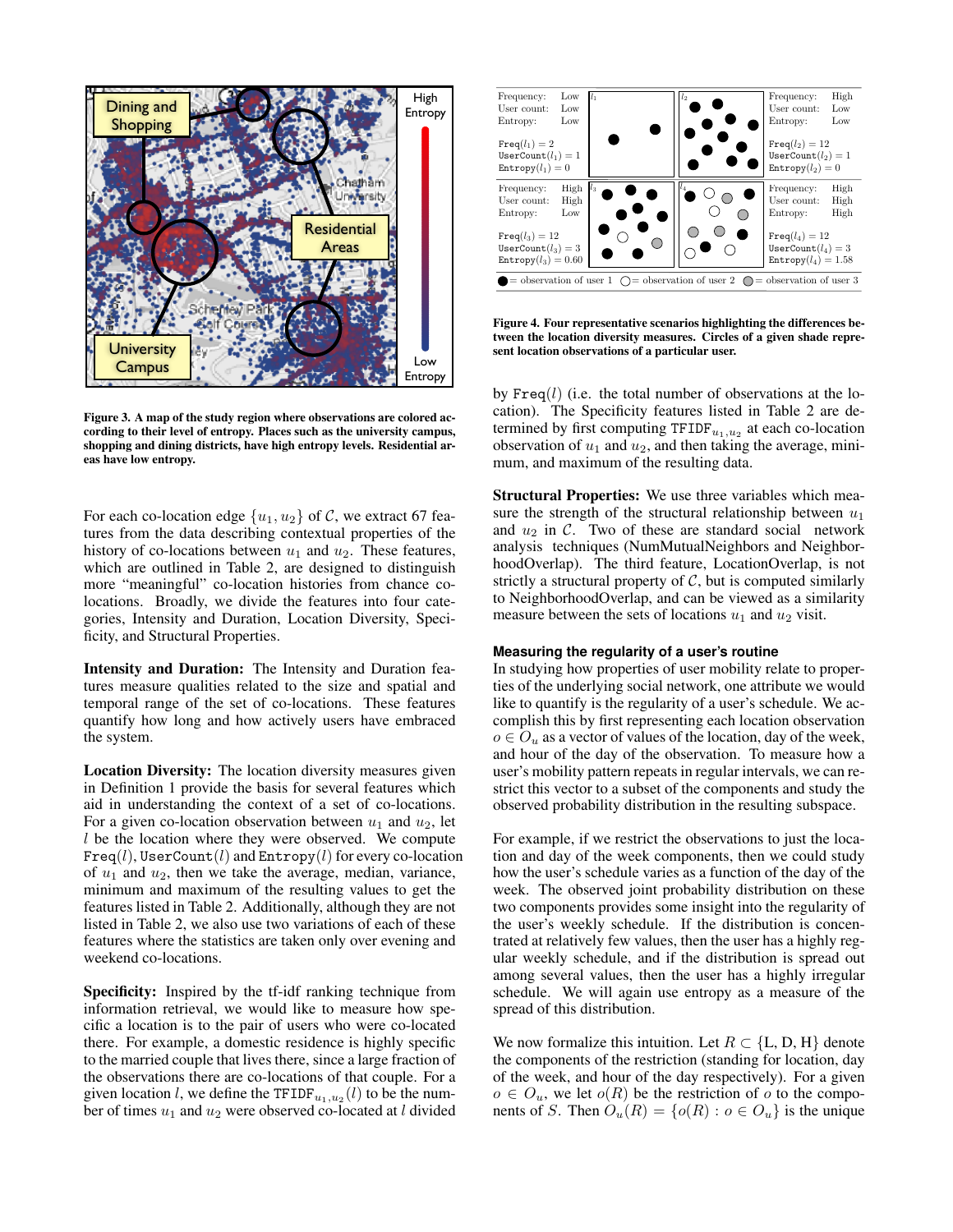| Category                                   | <b>Variables</b>                       | <b>Description</b>                                                             | <b>Co-location</b> | <b>User mobility</b> |
|--------------------------------------------|----------------------------------------|--------------------------------------------------------------------------------|--------------------|----------------------|
| <b>Intensity</b><br>and<br><b>Duration</b> | <b>NumObservations</b>                 | The total number of observations of the user.                                  |                    |                      |
|                                            | NumColoc, NumColocEvening,<br>Num-     | The number of co-location observations of the two users, in total, in the      | $\sqrt{}$          |                      |
|                                            | ColocWeekend                           | evening only, and on weekends only.                                            |                    |                      |
|                                            | NumLocationsEvening,<br>NumLocations.  | The number of distinct grid boxes where the user or users were observed, in    | $\sqrt{ }$         | $\sqrt{}$            |
|                                            | NumLocationsWeekend                    | total, in the evening only, and on weekends only.                              |                    |                      |
|                                            | NumHours, NumWeekdays, NumDates        | The number of distinct hours of the day, days of the week, and calendar        | $\sqrt{}$          |                      |
|                                            |                                        | dates that the two users were observed together.                               |                    |                      |
|                                            | <b>ObservationTimeSpan</b>             | The difference in seconds between the last and the first location or co-       | $\sqrt{}$          |                      |
|                                            |                                        | location observation.                                                          |                    |                      |
|                                            | BoundingBoxArea                        | The area of the minimal axis aligned rectangle that contains the               |                    |                      |
|                                            |                                        | locations/co-location observations of the user/users.                          |                    |                      |
| Location<br><b>Diversity</b>               | AvgEntropy, MedEntropy,<br>VarEntropy, | The mean/median/variance/min/max of the location entropy at each               |                    |                      |
|                                            | MinEntropy, MaxEntropy                 | location/co-location observation of the user/users.                            |                    |                      |
|                                            | AvgFreq, MedFreq, VarFreq, MinFreq,    | The mean/median/variance/min/max of the location frequency at each             |                    |                      |
|                                            | MaxFreq                                | location/co-location observation of the user/users.                            |                    |                      |
|                                            | AvgUserCount, MedUserCount, VarUser-   | The mean/median/variance/min/max of the location user count at each            |                    |                      |
|                                            | Count, MinUserCount, MaxUserCount      | location/co-location observation of the user/users.                            |                    |                      |
|                                            | SchEntropyL, SchEntropyLH,<br>SchEn-   | The schedule entropy of the user with respect to location, location and hour,  |                    |                      |
| <b>Mobility</b>                            | tropyLD, SchEntropyLHD                 | location and day of the week, and location and hour and day of the week.       |                    |                      |
| <b>Regularity</b>                          | SchSizeLH, SchSizeLD, SchSizeLHD       | The schedule size of the user with respect to location and hour, location and  |                    |                      |
|                                            |                                        | day of the week, and location and hour and day of the week.                    |                    |                      |
|                                            | AvgTFIDF, MinTFIDF, MaxTFIDF           | The mean/minimum/maximum of the location TFIDF at each co-location of          |                    |                      |
|                                            |                                        | the two users.                                                                 |                    |                      |
| Specificity                                | PercentObservationsTogether            | The total number of co-locations of the two users divided by the sum of        | $\sqrt{}$          |                      |
|                                            |                                        | each users total number of observations.                                       |                    |                      |
| <b>Structural</b><br><b>Properties</b>     | NumMutualNeighbors                     | The number of people who have been co-located with both users.                 | $\sqrt{ }$         |                      |
|                                            | NeighborhoodOverlap                    | The number of people who have been co-located with both users divided by       |                    |                      |
|                                            |                                        | the number of people who have been co-located with either user.                |                    |                      |
|                                            | LocationOverlap                        | The total number of distinct places visited by both users divided by the total | $\sqrt{ }$         |                      |
|                                            |                                        | number of places visited by either users.                                      |                    |                      |

<span id="page-5-0"></span>Table 2. Above are the names and descriptions of the independent variables used in our models. We divide the variables into five categories to better understand how the groups of variables relate to one another. Further we indicate whether the variables are features of co-location, or features of individual user mobility, or both.

set of  $|R|$ -tuples generated by applying the restriction R to observation vectors in  $O_u$  (i.e. observations of users u). We define the observed probability distribution of the restricted observations as  $r \in O_u(R)$  as  $p(r) = \frac{|\{o \in O_u : o(R) = r\}|}{|O_u|}$ .

Definition 2: The *schedule size* of u with respect to restriction R is defined as  $\text{SchSize}(O_u, R) := |O_u(R)|$  and the *schedule entropy* of  $u$  with respect to  $R$  is defined as

$$
\text{SchEntropy}(O_u, R) := -\sum_{r \in O_u(R)} P(r) \log P(r).
$$

To clarify these definitions, suppose again that  $R = \{L, D\},\$ so R is a restriction of the observation to the location and day of the week. Then  $SchSize(O_u, R)$  will be high if on each day of the week  $u$  visits many different locations and SchEntropy( $O_u$ , R) will be high if a u visits many locations on each weekday in relatively equal proportions.

## **User mobility features**

For each vertex  $u$  of  $C$ , we extract 64 features from the data describing properties of the mobility patterns of  $u$ . Again see Table [2](#page-5-0) for a full description of the features. We partition the user mobility features into three categories, Intensity and Duration, Location Diversity, and Mobility Regularity.

Intensity and Duration: Similar to the corresponding category in the co-location model, these features measure the intensity of and range of the user's use of the system.

Location Diversity: Location Diversity features for the user

mobility model are identical to the co-location model, except instead of measuring the diversity of co-location observations, we measure the diversity of the location observations of a single user.

Mobility Regularity: In this work we consider four restrictions:  ${L}, {L, H}, {L, D}, {L, H, D}.$  Computing the schedule size and schedule entropy on these four restrictions yields the seven Mobility Regularity features listed in Table [2](#page-5-0) (the eight feature is  $SchSize(O_u, \{L\})$ , which is already represented by NumLocations). Similar to the location diversity variables, we also use evening and weekend variations for the Mobility Regularity features.

#### **RESULTS**

In this section we present our main results. We analyze the relative importance of the independent variables both in the context of predicting the number of social network ties a user has as well as the existence of a social network tie between two co-located users.

#### **Inferring social network ties from co-location**

First we consider the task of predicting ties from co-location data. For each edge of  $C$  we use a binary response variable FacebookFriends to indicate whether or not the corresponding edge is present in  $S$ . In total, there were 307 co-location edges where the users were Facebook friends and 3330 colocation edges where the users were not Facebook friends. We model FacebookFriends as a function of the co-locations features.

We then trained 6 classifiers on the data (2 Random Forest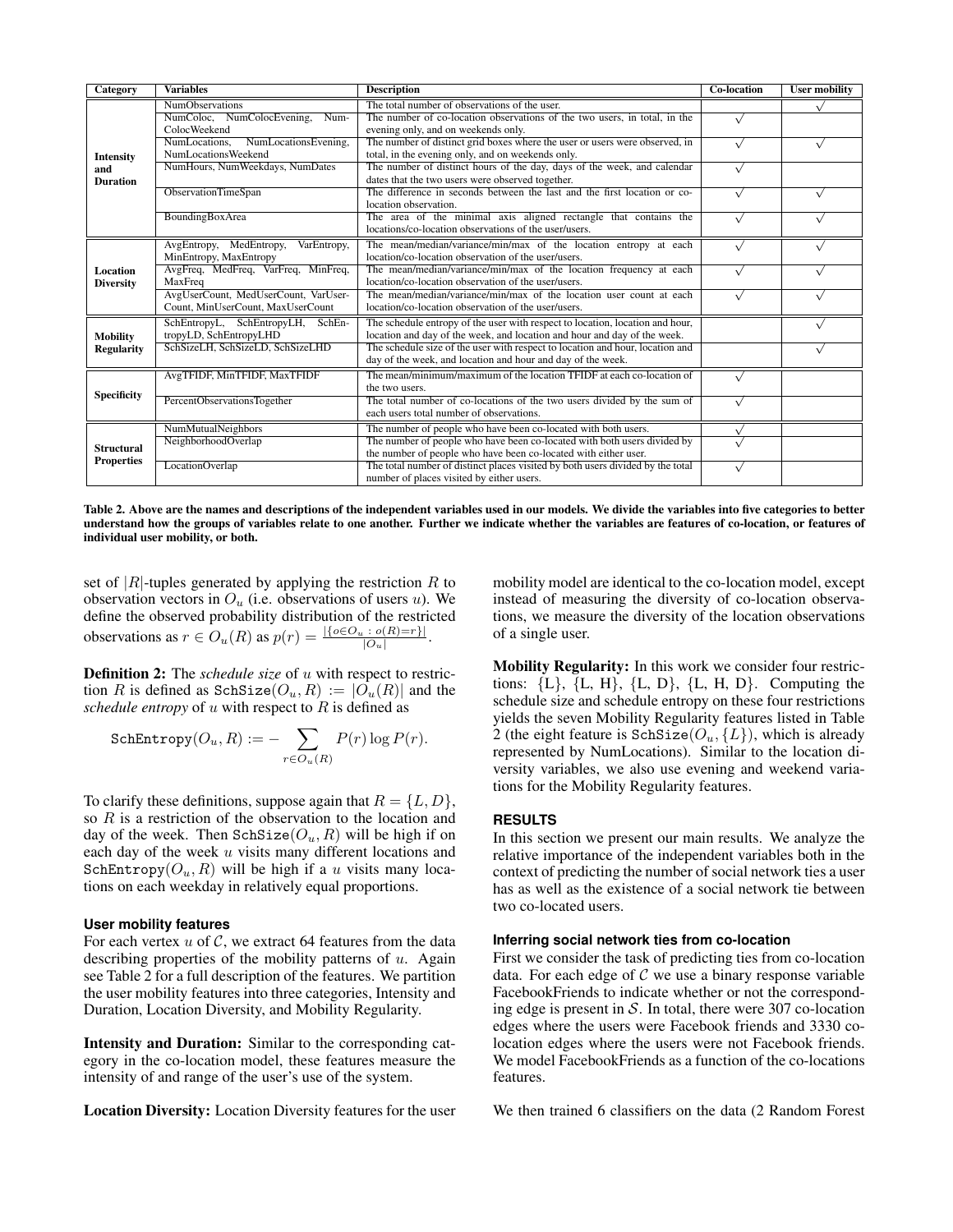| Classifier                          | Prec. | Recall |
|-------------------------------------|-------|--------|
| RandomForests (10 vars. per node)   | 0.62  | 0.22   |
| RandomForests (18 vars. per node)   | 0.61  | 0.22   |
| AdaBoost (dec. stumps, exp. loss)   | 0.68  | 0.24   |
| AdaBoost (dec. stumps, lgstc. loss) | 0.60  | 0.28   |
| SVM (deg 2 polynomial kernel)       | 0.40  | 0.31   |
| SVM (deg 3 polynomial kernel)       |       |        |

<span id="page-6-0"></span>Table 3. The observed precision and recall of the 6 classifiers we tested. Predictions were conducted with a 50-fold cross validation procedure over all the observations in the dataset. The choice for number of variables at each split in the Random Forest models was picked via cross validation. Each Random Forest model had 1000 trees. The AdaBoost algorithm was run for 400 iterations.

classifiers, 2 AdaBoost Classifiers (with Decision Stumps), and 2 SVM Classifiers (with polynomial kernels). The performance of each classifier was measured against the true values of whether the users are Facebook friends using a 50 fold cross validation procedure. Table [3](#page-6-0) shows the observed average precision and recall for each from this procedure.

The RandomForest models and the AdaBoost models outperform the two SVM models that we trained. In particular, the AdaBoost model with exponential loss seems to perform the best, having the best observed precision, and very near to the best observed recall. It correctly identifies 74/307 friendships and 3295/3330 non-friendships. Although the overall accuracy of the classifier is high (92%), this is somewhat misleading since the class distribution is heavily biased towards non-friendship, so we prefer to examine the precision and recall to get a clearer judge of performance.

To examine the relative predictive power of the 4 feature classes, we trained an AdaBoost classifier (exponential loss / decision stumps) using only the Intensity and Duration features. Such a model uses proximity-based features similar to those used by Eagle et al. for a similar friend prediction task [\[4\]](#page-9-3). To see how these feature perform against the location features we define in this work, we compare this model to one trained using the three remaining co-location feature classes (Location Diversity, Specificity, and Structural Properties). The results are shown in figure [5.](#page-6-1) Here we plot the precision and recall curves at varying thresholds of the class probabilities output by AdaBoost. We again use 50-fold cross validation for all classifier estimates. For comparison, we also plot the precision/recall curves for the full AdaBoost classifier, and a baseline formed by thresholding NumColocations at varying threshold values.

One can observe that both the full model, and the model trained on the Location Diversity, Specificity, and Structural Properties features significantly outperform the model trained only on Intensity and Duration features. Furthermore at moderate to high recall levels, the Intensity and Duration model does not offer any improvement over simply thresholding on NumColocations. This is in contrast to the other models, which show consistent and significant gains over the baseline at all recall levels.

The low performance of the baseline and of the Intensity



<span id="page-6-1"></span>Figure 5. Observed precision and recall of the full AdaBoost classifier on all the features, compared with two sub-models: the first is only trained on the Intensity and Duration features, and the second is trained on the Location Diversity, Specificity, and Structural Properties features. Precision and recall estimates are made using 50-fold cross validation. These are shown against a baseline constructed by thresholding NumColocations at varying threshold values.

and Duration features is illustrative of the wide range of co-location patterns observed among the participants. This result shows that, although co-location alone is not a very strong predictor of online friendship, we can significantly improve the predictive performance by looking at additional contextual social properties of the locations the users visit.

#### **Inferring the number of friends from user mobility data**

Next we consider the relationship between the number of Facebook friends a user has in Locaccino and her mobility patterns. There are plausible hypotheses why one may expect variables in each of the three mobility feature categories to be correlated with the number of friends the user has in Locaccino. First, one would expect that user's who have used the system longer or more vigorously might have more friends in the system. Furthermore, since locations of high diversity are in some ways more "social," one could hypothesize that users who visit such locations often might have more friends in general. Finally, users with highly irregular schedules might find a system such as Locaccino more useful to help coordinate with their friend and family.

To examine this question, we first calculated the Pearson's correlation between the node degrees in  $S$  with each user mobility feature listed in Table [2.](#page-5-0) The results are plotted in Figure [6,](#page-7-0) where the three variable categories have been grouped and shaded in different colors. There are several interesting observations that should be noted when examining this figure. First, one should notice that the correlation of variables in the Intensity and Duration category have a far weaker correlation to the number of friends than the more nuanced variables in the Location Diversity and Mo-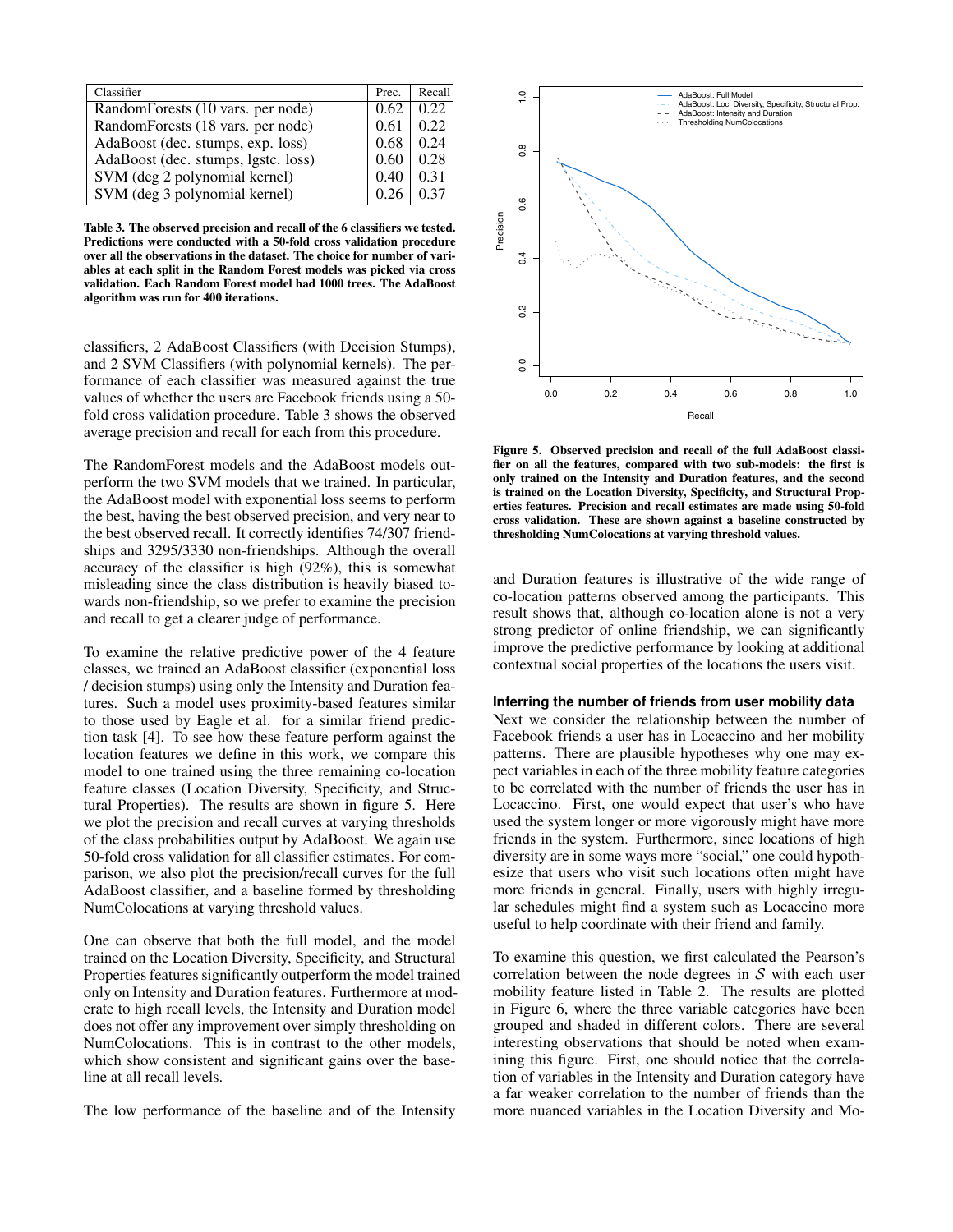

<span id="page-7-0"></span>Figure 6. Pearson's correlation of user mobility variables with node degree in  $S$ . Error bars indicate an approximate  $95\%$  confidence interval. The highest correlation values correspond to variables that measure the location diversity of observations.

bility Regularity categories. Only 2 out of the 6 Intensity and Duration features correlate with the number of friends, and only very weakly (0.10 - 0.12).

The weak correlations of the Intensity and Duration variables is in contrast to the Location Diversity category, where the variable with highest correlation is MaxEntropyWeekend (cor=0.39 with  $95\%$  CI=(0.31, 0.47)). Indeed, MaxEntropy-Weekend is the single variable most correlated to the number of friends. Furthermore, note that for each diversity measure, the highest correlated sample statistic on the set of locations is always the maximum: MaxEntropy (cor=0.29 with 95% CI=(0.20,0.37)), MaxUserCount (cor=0.30 with 95%  $CI=(0.21,0.38)$ , and MaxFreq (cor=0.29 with 95% CI=(0.20, 0.37)), with similar results for the evening and weekend variations of these variables. These variables each quantify in their own way the "most diverse" location that a user visited, suggesting that users who visit highly diverse locations tend to have more social network ties than those who do not. In addition to the maximum, the average and variance sample statistics exhibit moderate positive correlations with the number of friends, whereas the minimum exhibits a weak negative correlation. The median statistic showed very weak and often insignificant correlations with the number of friends.

It is important to make the distinction that the location diversity measures for a user do not simply take census data of other nearby users at each specific location the user visits. Rather they are global properties of the locations themselves, taking into account all observations of all users at each given location (recall Figure [4\)](#page-4-0). It is thus possible, even likely, for a user to be located at a highly diverse location, yet also not be co-located with any other system users. In this sense we believe these correlations are strong, if not surprising, results illustrating a unique relationship between the context of the locations a user visits and the number of online social network ties the user has.

Next observe the moderate positive correlation values for the

| Variable                     | $b$ -estimate | $\beta$ -estimate | p-value |
|------------------------------|---------------|-------------------|---------|
| SchEntropyLHWeekend 7.67e-01 |               | 0.237             | 0.001   |
| AvgFreqEvening               | 1.25e-04      | 0.228             | < 0.001 |
| MinFreqEvening               | $-1.83e-04$   | $-0.195$          | 0.002   |
| MaxEntropyWeekend            | $6.99e-01$    | 0.188             | 0.007   |
| VarEntropyEvening            | $8.46e-01$    | 0.148             | 0.008   |
| MinEntropy                   | 9.08e-01      | 0.119             | 0.055   |
| BoundingBoxArea              | $-2.97e+02$   | $-0.102$          | 0.037   |
| VarFreq                      | $-3.01e-09$   | $-0.092$          | 0.098   |
| MinFreqWeekend               | $-4.26e-05$   | $-0.042$          | 0.398   |
| <b>NumObservations</b>       | $-3.32e-0.5$  | $-0.037$          | 0.500   |

<span id="page-7-1"></span>Table 4. Raw b-coefficient, standardized β-coefficient estimates and p-values from a multiple regression with listed variables taken independents and the number of friend taken as dependent. Variables are sorted according to the absolute value of the  $\beta$  estimates.

schedule entropy variables in the Mobility Regularity category: SchEntropyL (cor=0.16 with  $95\%$  CI=(0.06,0.25)), SchEntropyLH (cor=0.28 with 95% CI=(0.20,0.37)), SchEntropyLD (cor=0.28 with  $95\%$  CI=(0.19,0.37)), and SchEntropyLHD (cor=0.32 with  $95\%$  CI=(0.23,0.40)), as well as their corresponding evening and weekend variations. As these variables quantify the regularity of a user's schedule, the results suggests that users who have irregular schedules tend to have more ties in the online social network  $S$ .

It is notable that both the diversity variables and the regularity variables have a higher correlation with the number of friends than variables which measure the intensity and duration of system use. This suggests that the correlations observed in the diversity and regularity features are not simply byproducts of heavy system use.

To better understand the interrelations among the user mobility features with respect to the number of friends, we conducted a multiple regression analysis. First, to account for multicolinearity in the data, any pair of independent variables having correlation higher than 0.80 in absolute value,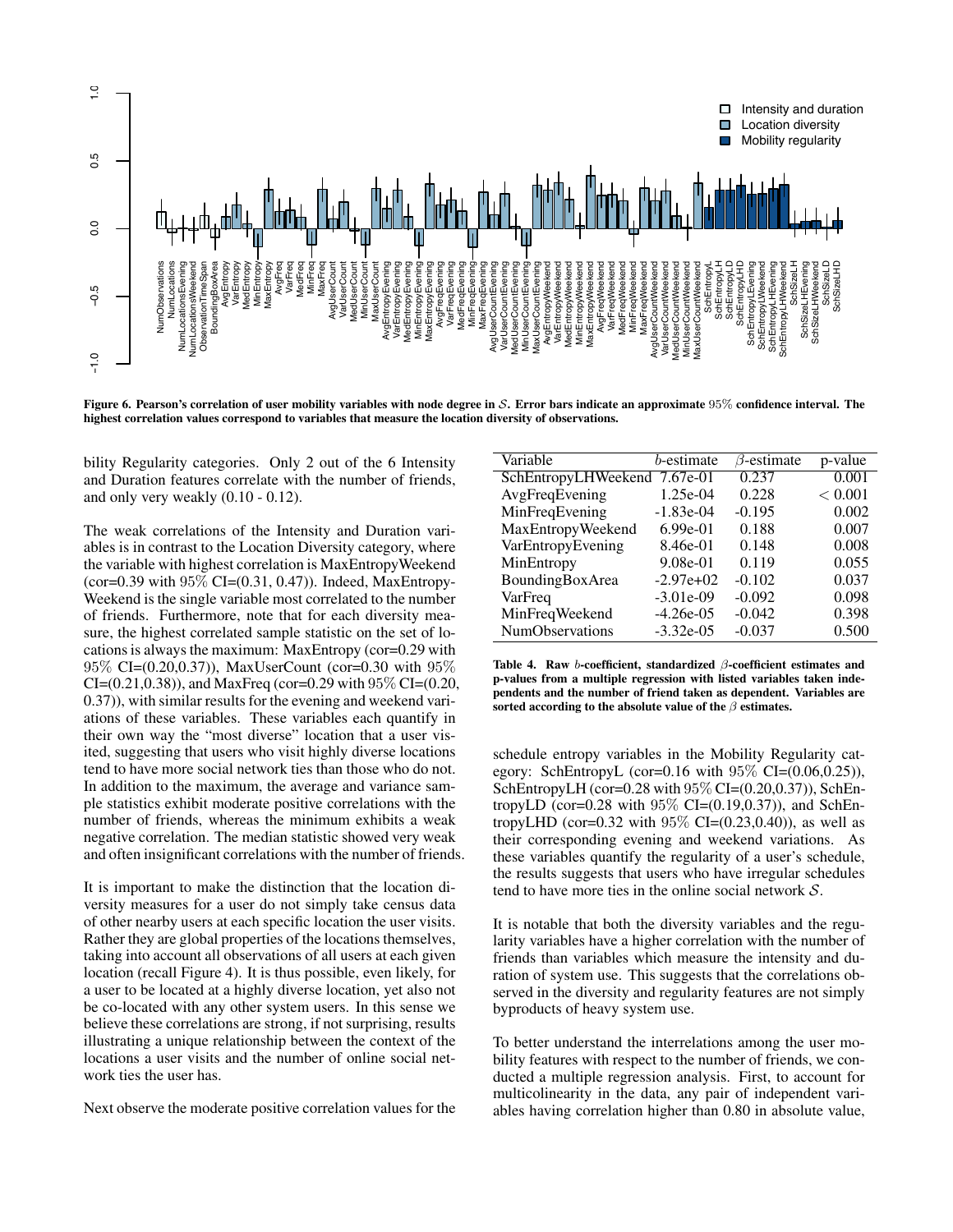the variable with lowest absolute correlation to the number of friends was discarded. We then performed an stepwise search with AIC penalty working backwards from the full model to select a sub-model of the full linear model. The fitted model of the remaining 10 variables (2 intensity, 7 diversity, 1 regularity) given by this procedure are shown in table [4.](#page-7-1)

The resulting model (adj  $R^2=0.21$ , p-val  $\lt 0.001$ ) yields very strong evidence that the diversity and regularity variables outperform the intensity variables. Examining the standardized  $\beta$  coefficients from the regression can provide some insight into which variables are the strongest predictors. We can see that the two variables with highest absolute  $\beta$  are AvgFreqEvening ( $\beta = 0.223$ ) and SchEntropyLHWeekend  $(\beta = 0.237)$ . Indeed, the Intensity and Duration variable in total comprise 10% of the total absolute weight of the  $\beta$  coefficients, whereas the Location Diversity variables comprise 73%, and the Mobility Regularity terms comprise 17%.

This result provides evidence that an examination of the context of the locations a user visits and analysis of the regularity of the user's routine can provide valuable insight into social behaviors of the user, in this case the number of friends the user has in an online social network. We have shown that the types of places a user visits, and the regularity of a user's routine are stronger predictors for the number of Locaccino friends they have than how long or how intensely they use the system.

## **DISCUSSION**

In this work we have explored several interesting connections between an online social network, and an offline colocation network on the same user set. These networks have very different structures. The co-location network has roughly 3 times the number of edges as the social network, yet the social network is better connected. The co-location network has many small disconnected components, but it has a single large and highly connected subcomponent. Despite these differences, we have shown that the co-location graph contains important information that can be used to reconstruct a portion of the social network.

We have shown that properties of the locations a user visits can provide valuable context to the user observations. In particular we have shown that the entropy of a location is a valuable tool for analyzing social mobility data. By definition, locations of high entropy locations are precisely the places where chance encounters are most probable, thus colocations at high entropy locations are thus much more likely to be random occurrences than co-locations at low entropy locations. Thus if two users are only observed together at a locations of high entropy such as a shopping mall or a university center, they are less likely to actually have a tie in the online social network than if they are observed in a place of low entropy.

We have also shown that the entropy of the locations a user visits can provide insight into the number of ties that the individual has in the social network. Users who visit locations of higher entropy tend to have more ties in the social network than users who visit less diverse locations. One possible explanation for this result is that locations of high entropy tend to be more social in nature than locations of lower entropy, and so users who visit these locations tend to be more social. However future studies are needed to further explore this relationship.

In addition to location diversity measures, we have explored several novel features that have proven useful in analyzing social mobility data. We looked at features that measure the intensity, location diversity, specificity, and structural properties of a set of co-locations, and we used these to construct a classifier that predicts social network ties between the users. These features far outperform predictions based on simple co-location observation counts between the two users.

In our analysis we have observed a wide range of co-location patterns between both Facebook friends and non-friends. We view this as testament to the complexities of human social relations (both online and offline). Indeed, the data show many instances where users are not friends in the online social network, yet exhibit very convincing co-location patterns for friendship. Similarly, there are numerous instances of friendships in the online social network with little to no evidence for friendship in the co-location data.

This disparity highlights two strong use cases for our work. Online social networks could use our classifier in their friend recommendation systems to find users with strong co-location patterns who are not yet friends in the social network. Such a system could strengthen current link-based friend recommendation systems by taking into account user behavior in the offline world to bolster online social relationships. Additionally, although future research is needed to verify the hypothesis, it is plausible that the predictions (and mispredictions) of our classifier could provide insight into the strength of ties between users [\[8,](#page-9-12) [6\]](#page-9-13). If this were true our work could aid location aware social networks in developing systems to aid users in segregating and categorizing their online connections, which among other things could be useful in building privacy rules and organizing the social graph.

One area where we feel our work has the greatest potential is as a window into the relationship between online and offline social behavior. We show that location-based features (such as the entropy of a location) have significant correlations with real social behavior features (such as the number of friends in a social network). Understanding the interplay between users' location patterns and social patterns is an important area for future research.

It is also important to highlight some of the limitations of our work. Location data is extremely sensitive [\[14\]](#page-9-6), and it is clear that the type of analysis we perform requires strong privacy controls and procedures that would protect users. Also, our pool of study participants is highly homogenous, containing mostly students. Future studies would strengthened by seeking a more diverse pool of participants as other pop